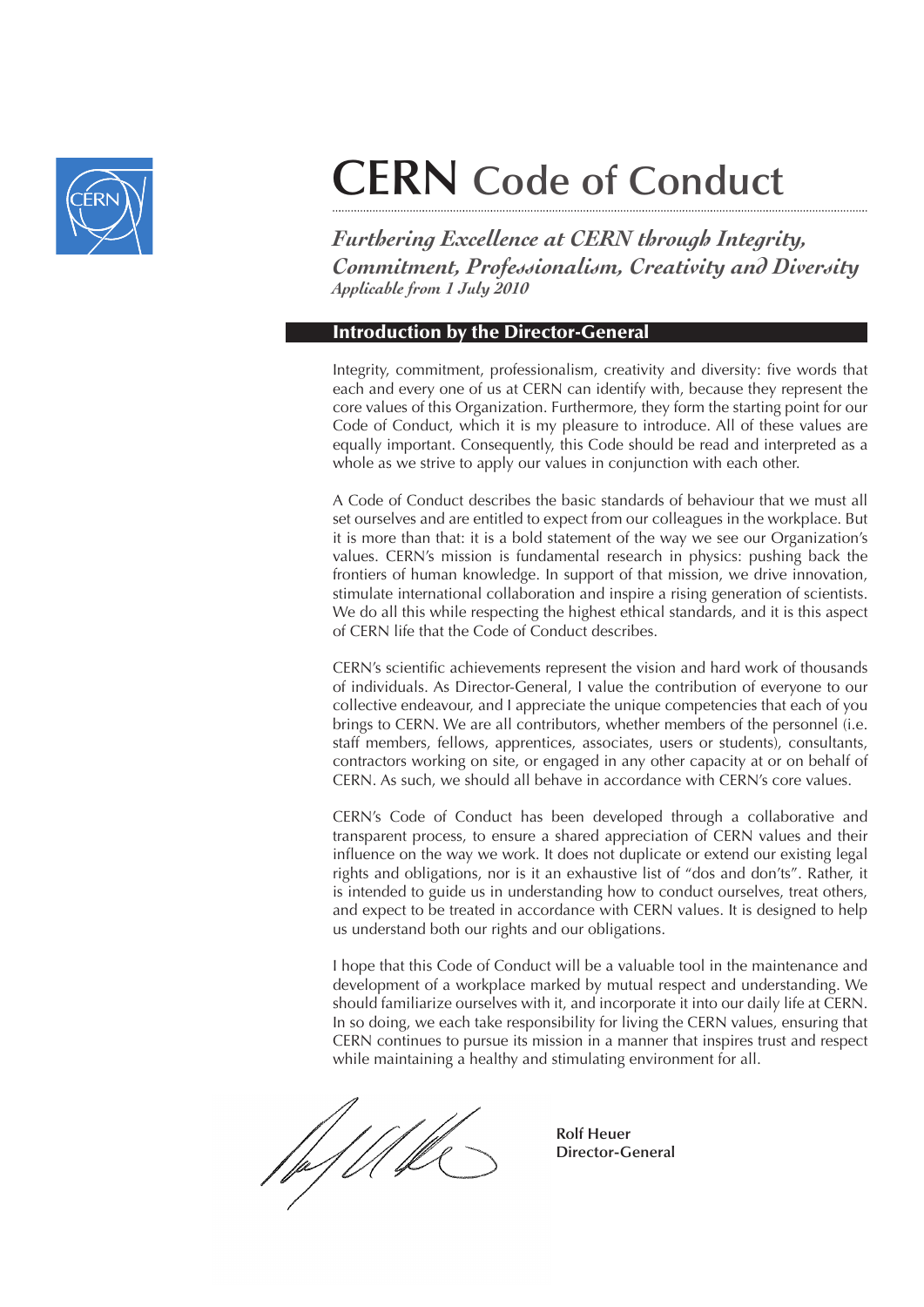# *Integrity*

## *Behaving ethically, with intellectual honesty and being accountable for one's own actions*

A high standard of integrity in the performance of our work and in our relationships with others promotes a culture of trust and responsibility.

#### As CERN contributors, we:

- Exercise our authority responsibly. In particular, we abstain from using our authority or position to obtain personal benefits or favours.
- Demonstrate fairness and impartiality.
- Finsure that we credit others for their contribution.
- Avoid conflict of interest or situations that could be perceived as such.
- Refrain from any act or omission designed to deceive others, or to achieve a gain resulting in a loss of funds or reputation for CERN.
- Safeguard confidential information, documents or data, and ensure that such material in our possession is properly protected.
- Respect the privacy of others and protect personal information given to us in confidence.

## *Commitment*

### *Demonstrating a high level of motivation and dedication to the Organization*

Our collective commitment to CERN is essential both to the achievement of its mission and the protection of its reputation.

#### As CERN contributors, we:

- Promote the CERN mission and act in accordance with CERN values.
- Appreciate that our behaviour, both on site and outside CERN, may reflect upon CERN.
- Protect the reputation of CERN and our colleagues in communications with internal and external parties.
- Familiarize ourselves with all applicable rules and regulations.
- Promote and maintain a safe and healthy environment, following relevant safety rules.
- Educate ourselves on the responsibilities which accompany the privileges and immunities which may be granted to us for the benefit of CERN.
- Demonstrate flexibility and adapt to CERN's evolving needs.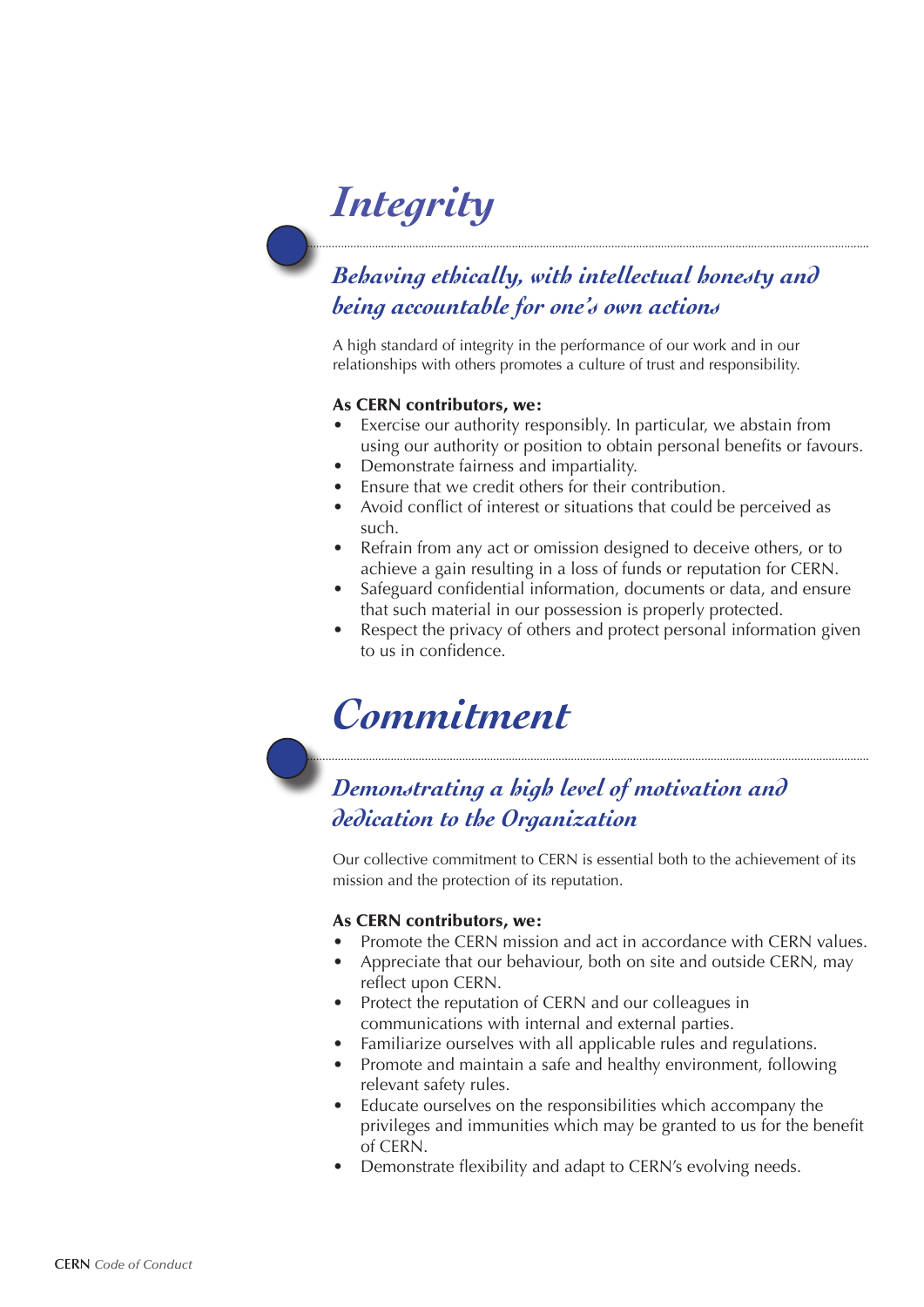# *Professionalism*

## *Producing a high level of results within resource and time constraints and fostering mutual understanding*

Our ability to deliver and to create a positive work environment permits us to achieve high professional standards, individually and collectively.

#### As CERN contributors, we:

- Define clear and realistic objectives and deliverables for our activities, and communicate them to our colleagues.
- Ensure that the human, material and financial resources entrusted to us are used optimally for the benefit of CERN.
- Invest in CERN's future by taking long-term effectiveness into account when managing short and medium-term activities.
- Maintain a professional environment characterized by good working relations and an atmosphere of tolerance and mutual respect.
- Provide advice and guidance to colleagues, where appropriate, and exercise adequate supervision and control over tasks that we delegate.
- Address conflict proactively and impartially.
- Abstain from and actively discourage all forms of harassment as well as verbal, non-verbal, written or physical abuse.

## *Creativity*

### *Being at the forefront of one's professional field, furthering innovation and organizational development*

CERN encourages continuous learning and development and values innovation as well as a proactive approach to acquiring and sharing information.

#### As CERN contributors, we:

- Follow developments within our domain.
- Use our professional experience in a constructive manner.
- Contribute to the evolution of CERN by committing to sharing our knowledge.
- Share with internal parties any information that could benefit them in their work.
- Are open to new ideas and approaches.
- Adopt alternative outlooks in order to generate new thoughts and concepts.
- Conduct our work in a structured way to enhance knowledge transfer and continuity.